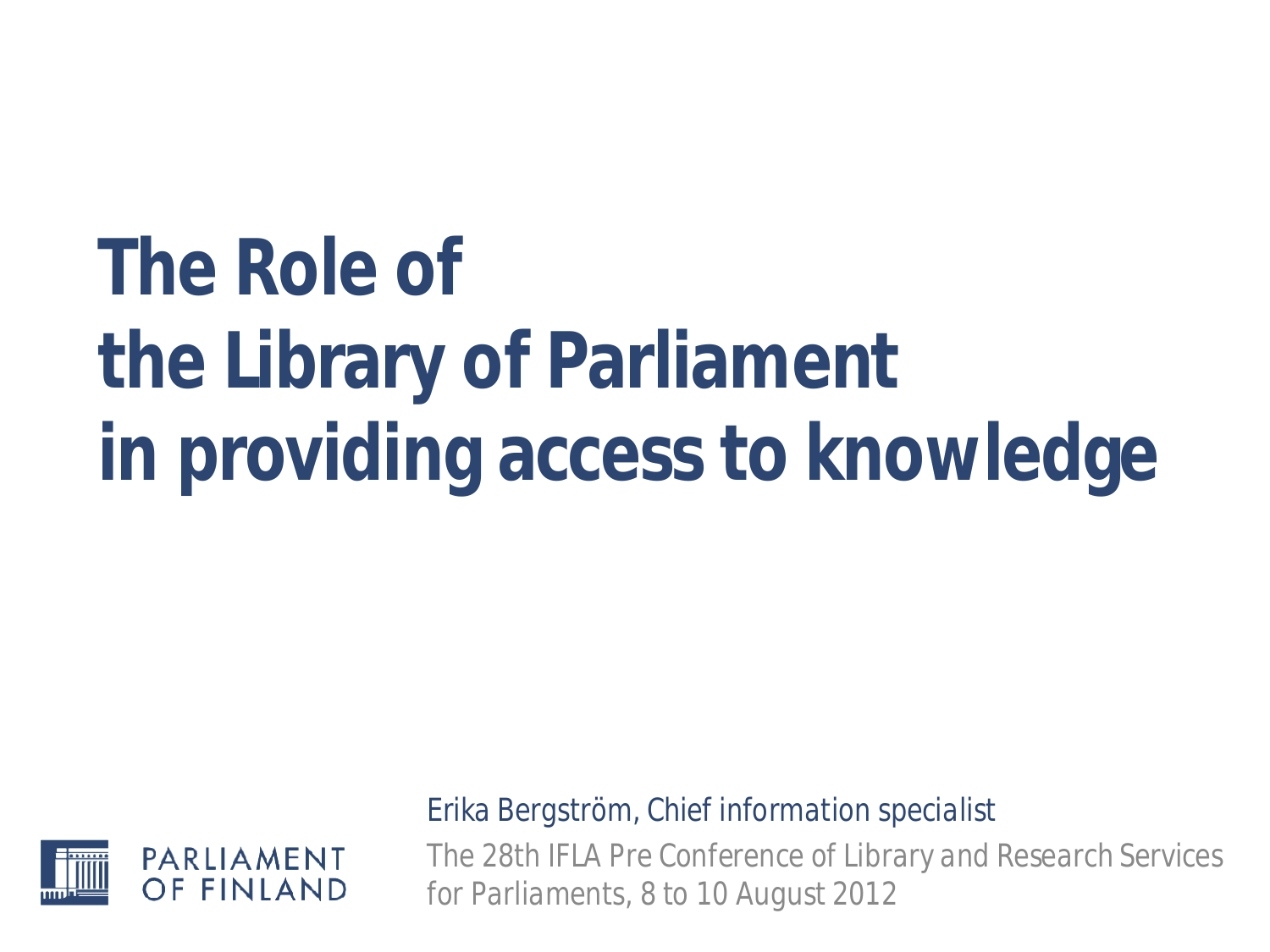# Outline of the presentation

- The history of openness and transparency
- Openness in modern legislation
- The Library of Parliament and measures taken to improve access to knowledge

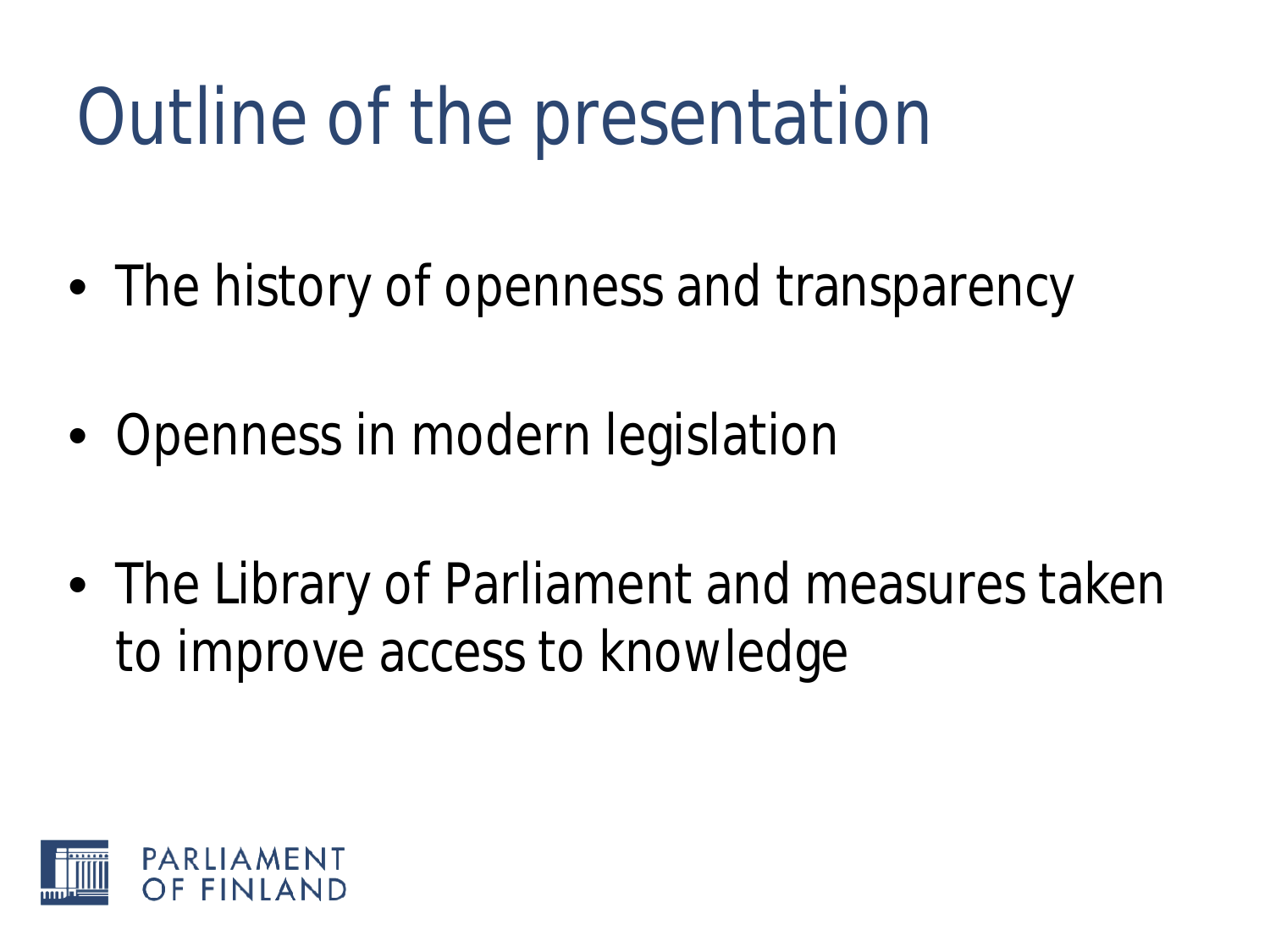# The history of openness

• 1766 the first Freedom of Press Act was adopted



- Finnish enlightenment philosopher and politician Anders Chydenius (1729–1803).
- The principle of publicity central in the Nordic countries.

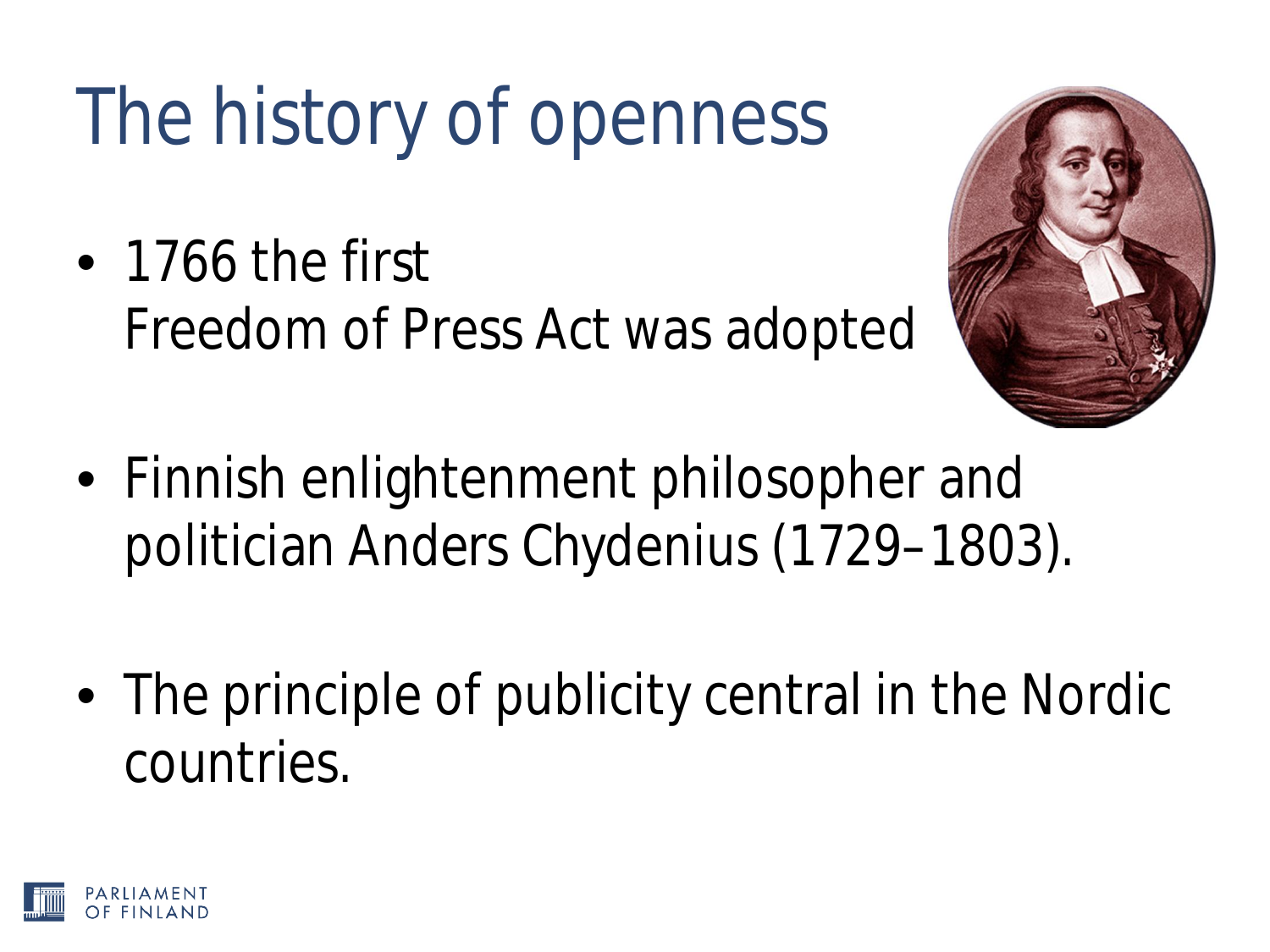# The history of openness

- 1917 Finland gains its independence.
- Freedom of Speech is written in the Constitution of 1919.



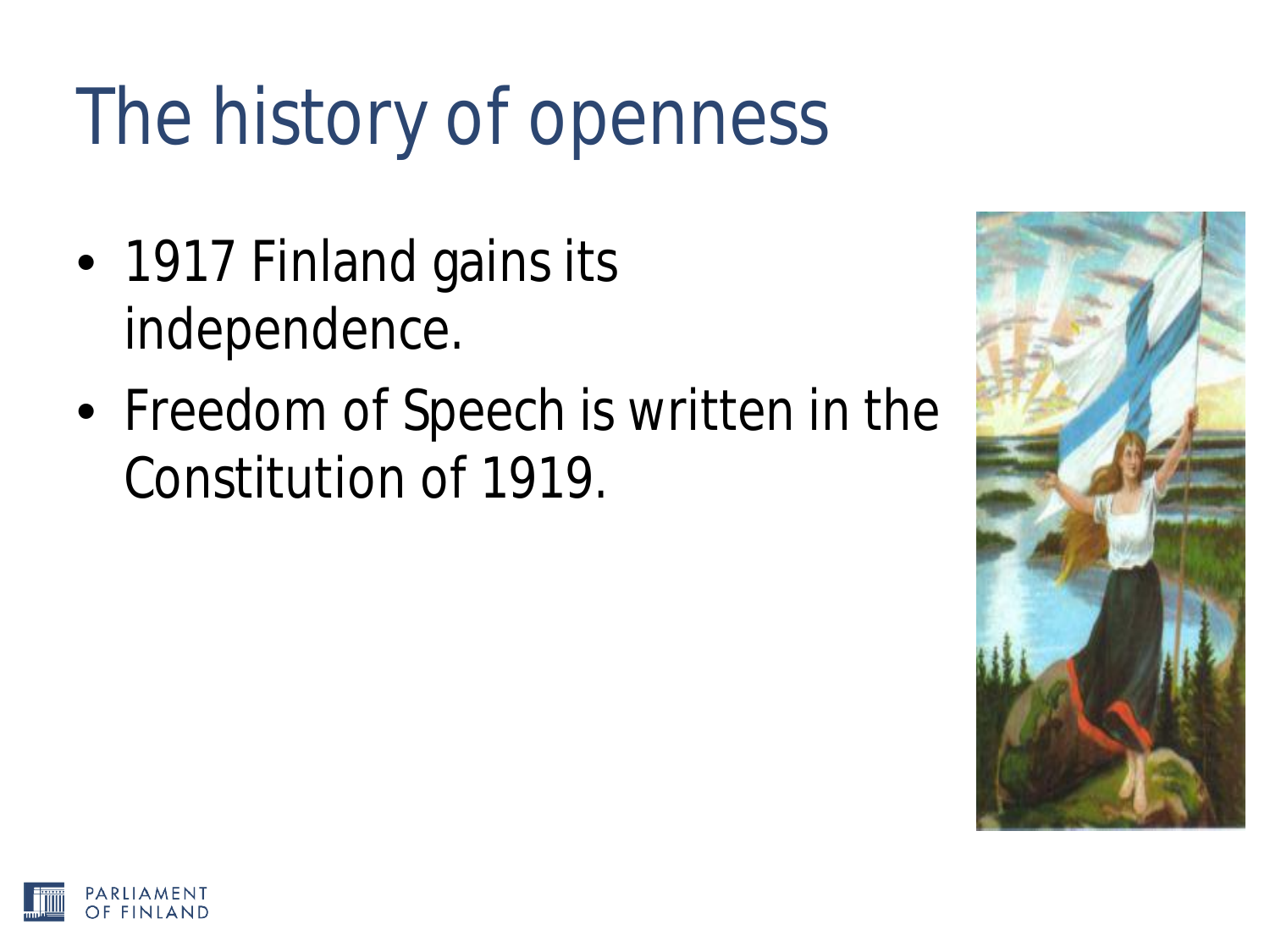## Openness in modern legislation



*The figure representative Law (Lex), Senate Square, Helsinki*

The right to Information is ensured in the present Finnish Constitution Section 12 (2)

> "*Documents and recordings in the possession of the authorities are public, unless their publication has for compelling reasons been specifically restricted by an Act. Everyone has the right of access to public documents and recordings."*

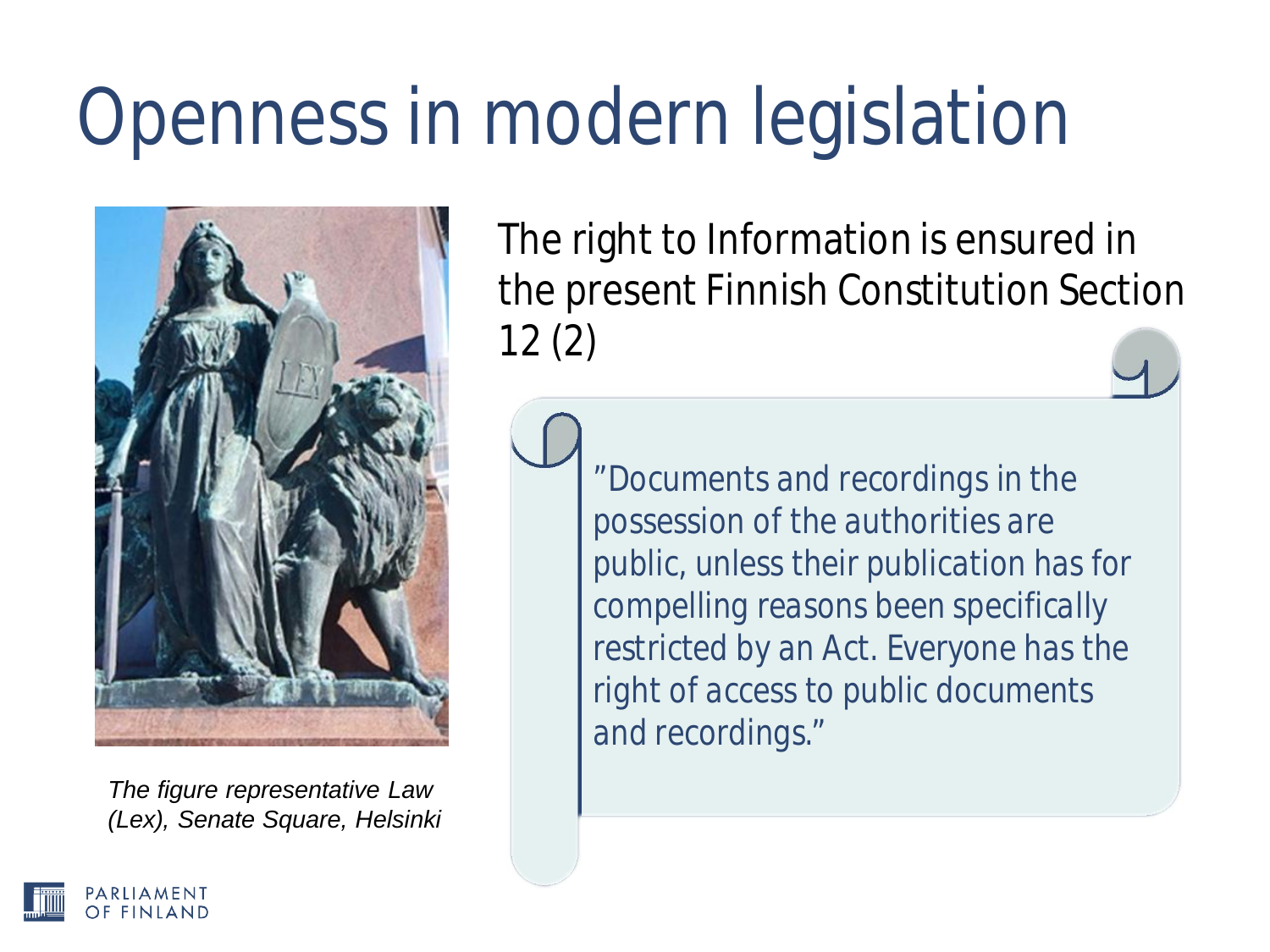## Openness in modern legislation

- 1951 Act on the Publicity of Official Documents introduces the modern principle of publicity.
- Replaced by the Openness Act of 1999.
	- right of access to documents
	- the public authorities' duties to disclose information when requested
	- obligation to proactively communicate to the public

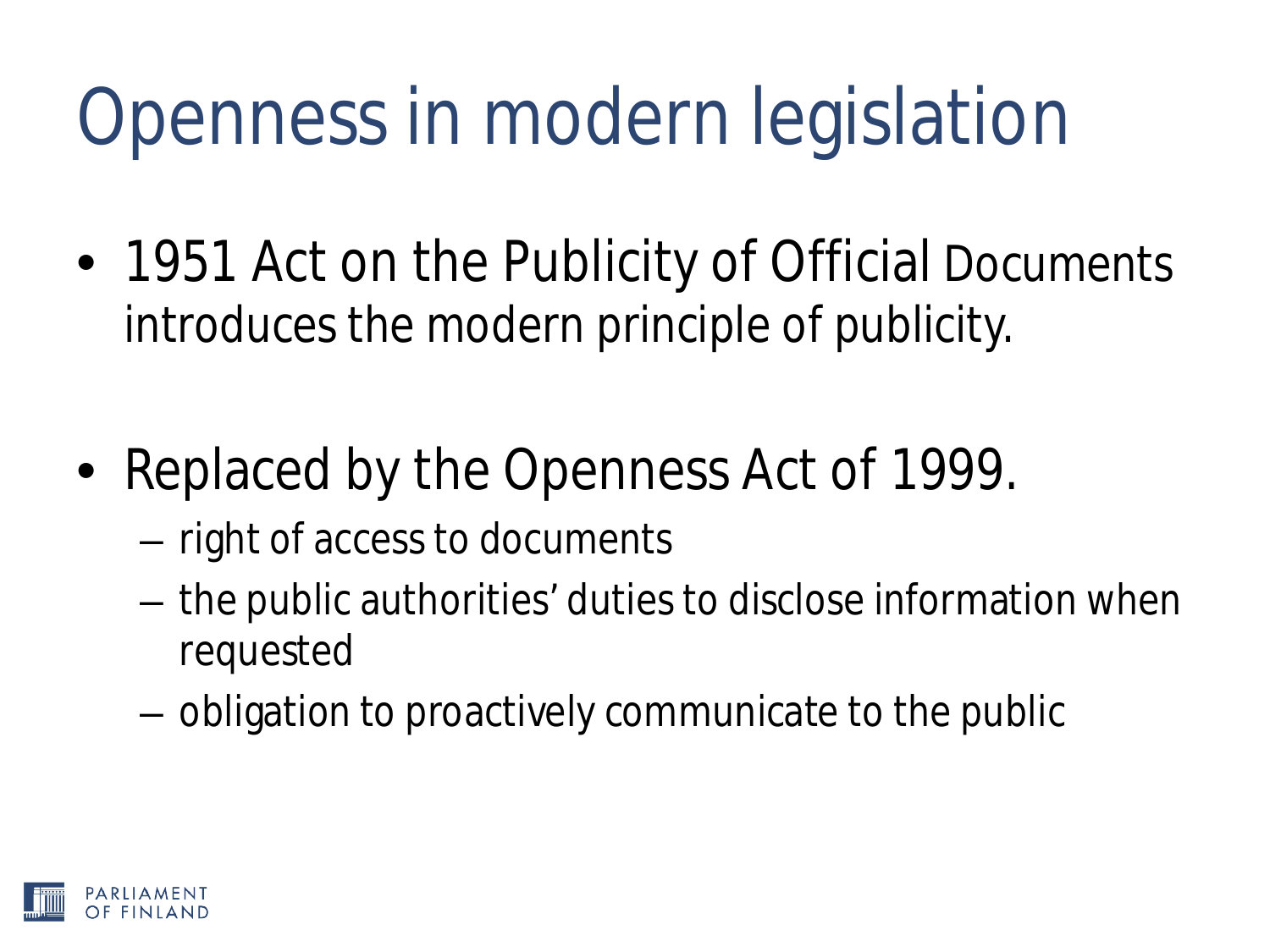#### Public materials on the web

- Access to parliamentary documents on the website of the Finnish Parliament as of 1995.
- Legal databank Finlex opened to the public in 1997.
- Today a variety of web pages and portals with official data and documents, but the information is scattered.

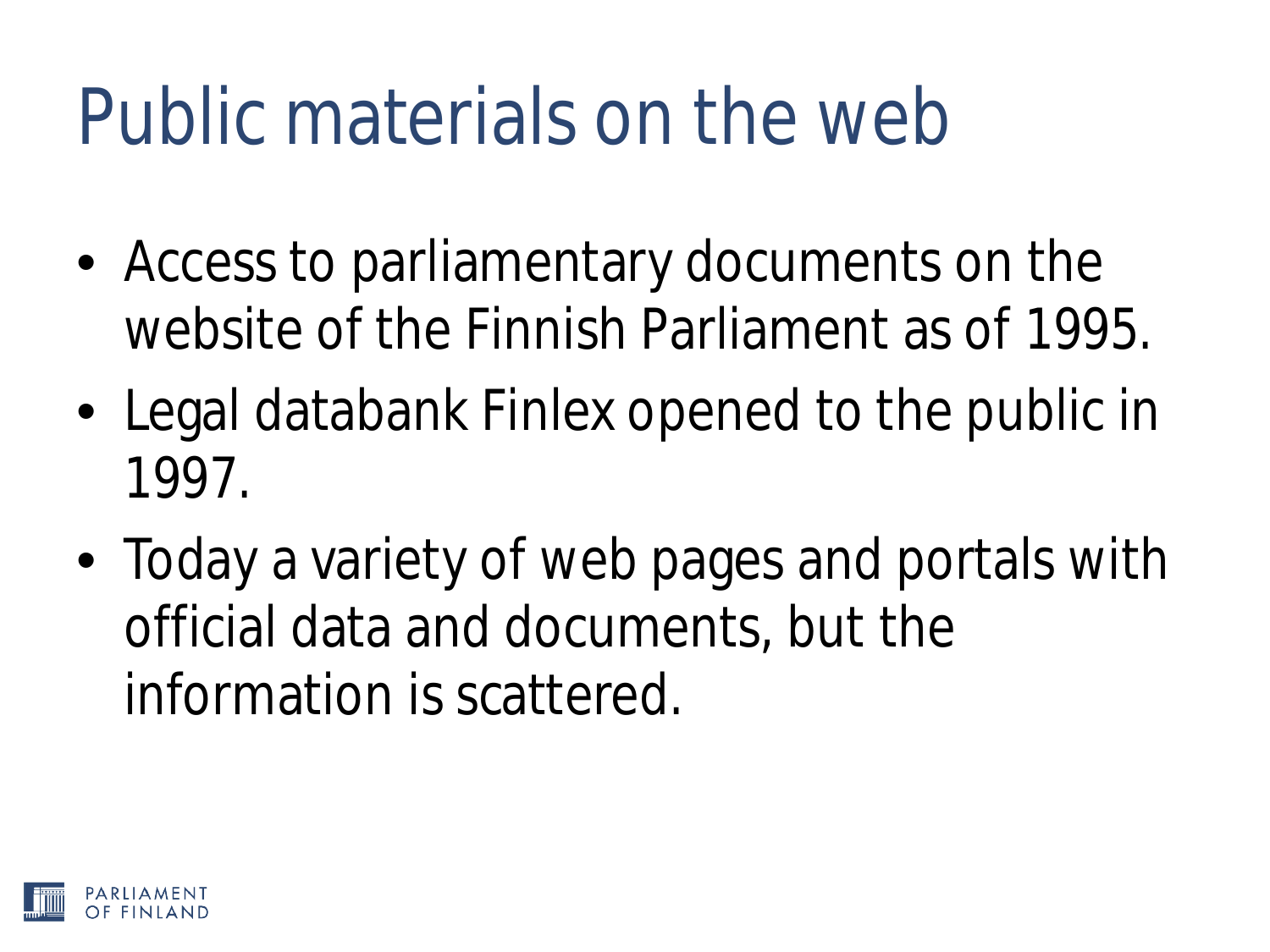## The Library of Parliament is born

- 1872 The Library of Parliament is established.
- 1913 The Library of Parliament becomes an open public library



*Bergholm, Axel Herman 1907-1949*

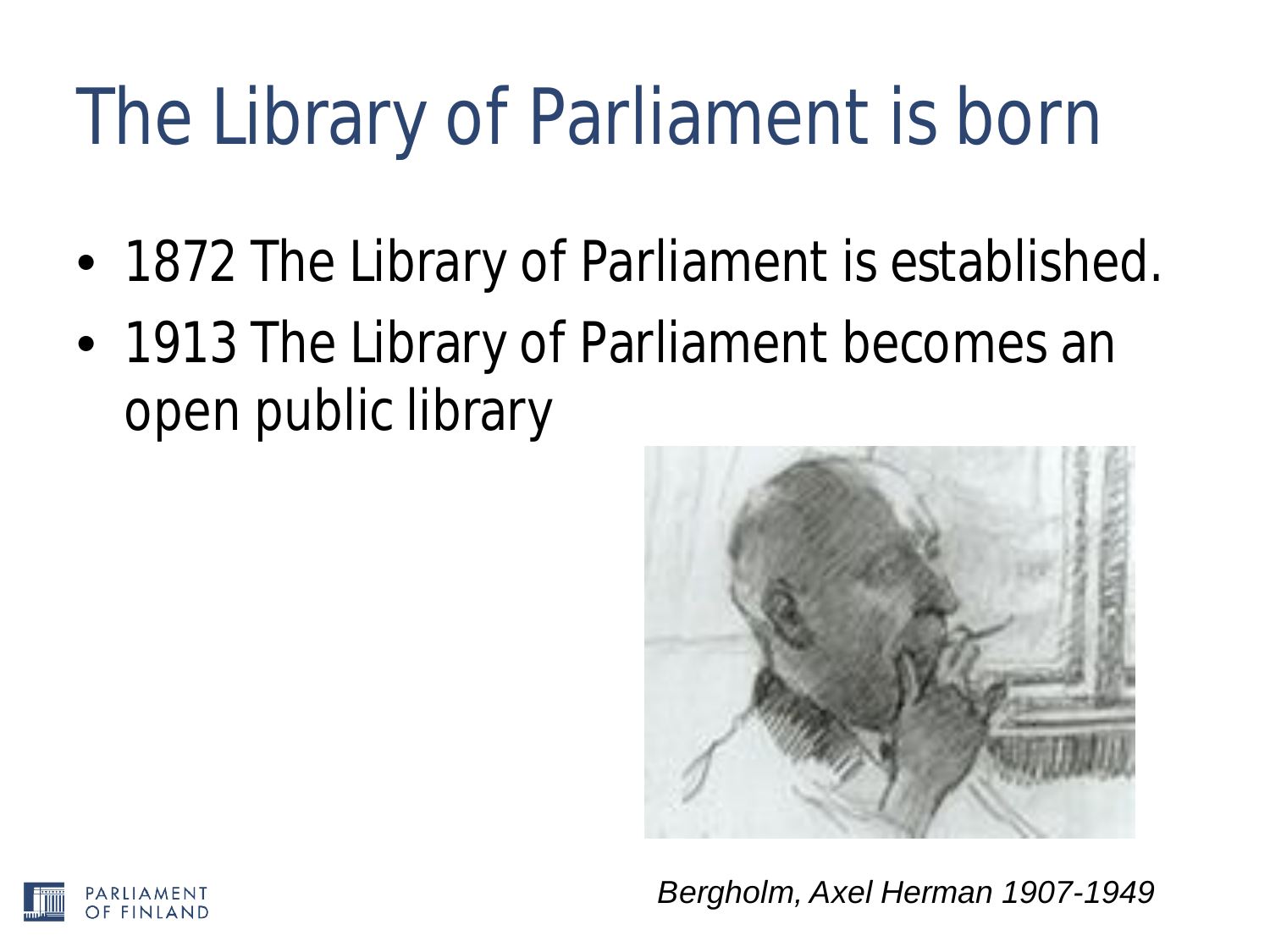### Openness as a strategic core value

• Library of Parliament's Strategy for the services of external clients:

*"The vision of the Library of Parliament is to support democracy, fulfill the right to public information ensured in the Constitution, promote the access to legal, parliamentary and political information and advance the possibilities for its clients to function as active citizens in the society."*

• Openness and good interaction is defined as one core value also in the strategy of the Finnish Parliament.

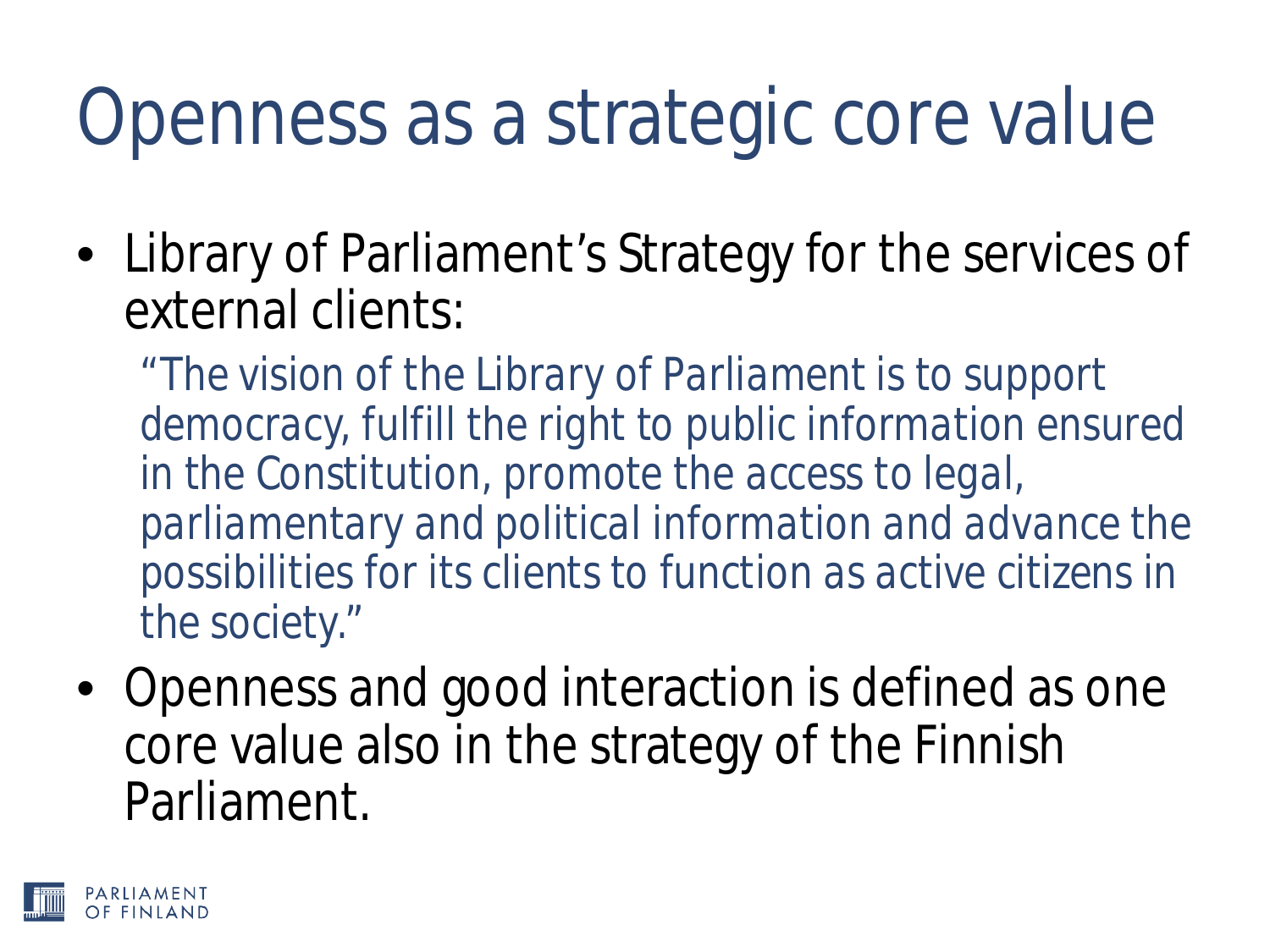## Openness in practice

We aim that

- our everyday work reflects the promotion of openness.
- we provide the user tools to understand the Finnish parliamentary and legal system.

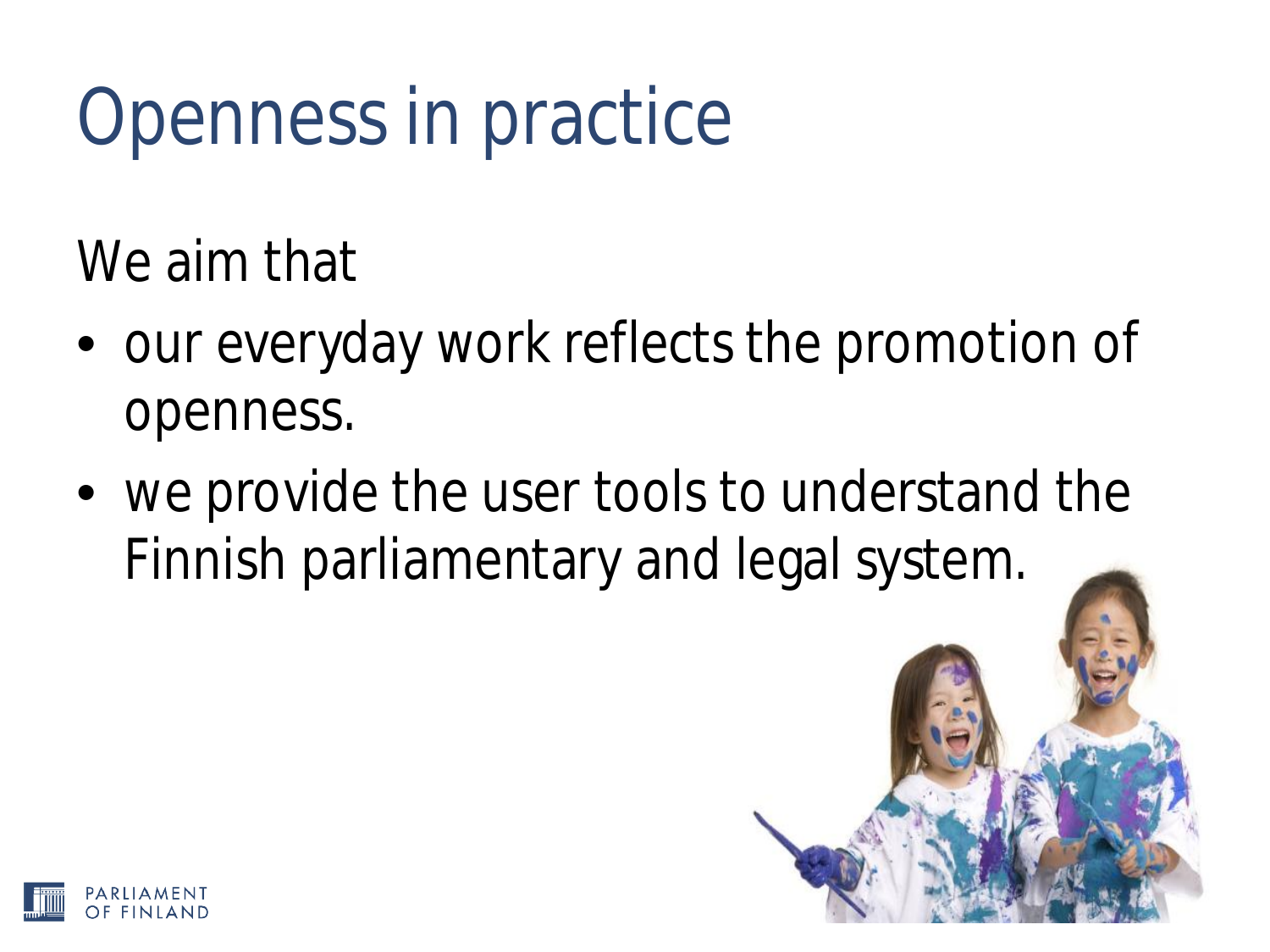#### Measures to promote openness

- Generous opening hours
	- A total of 57 hours/week opening hours.
	- Evenings and Saturdays enable broader client groups to use the Library.



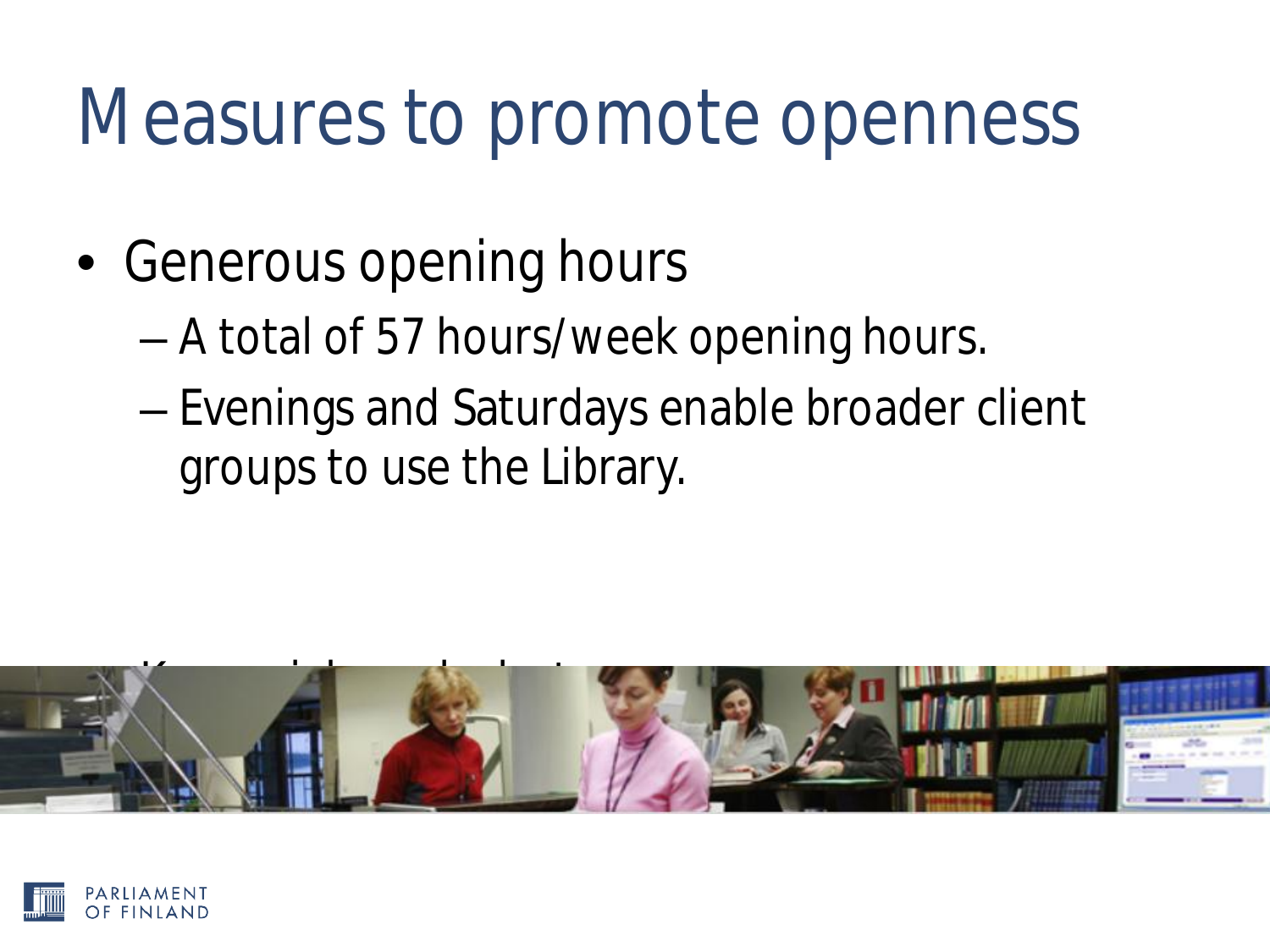#### Measures to promote openness

- Information management trainings
	- Open to all and free of charge.

PARLIAMENT

- Also tailor-made trainings to different client groups.
- Strategic goal: development of web based information management trainings.

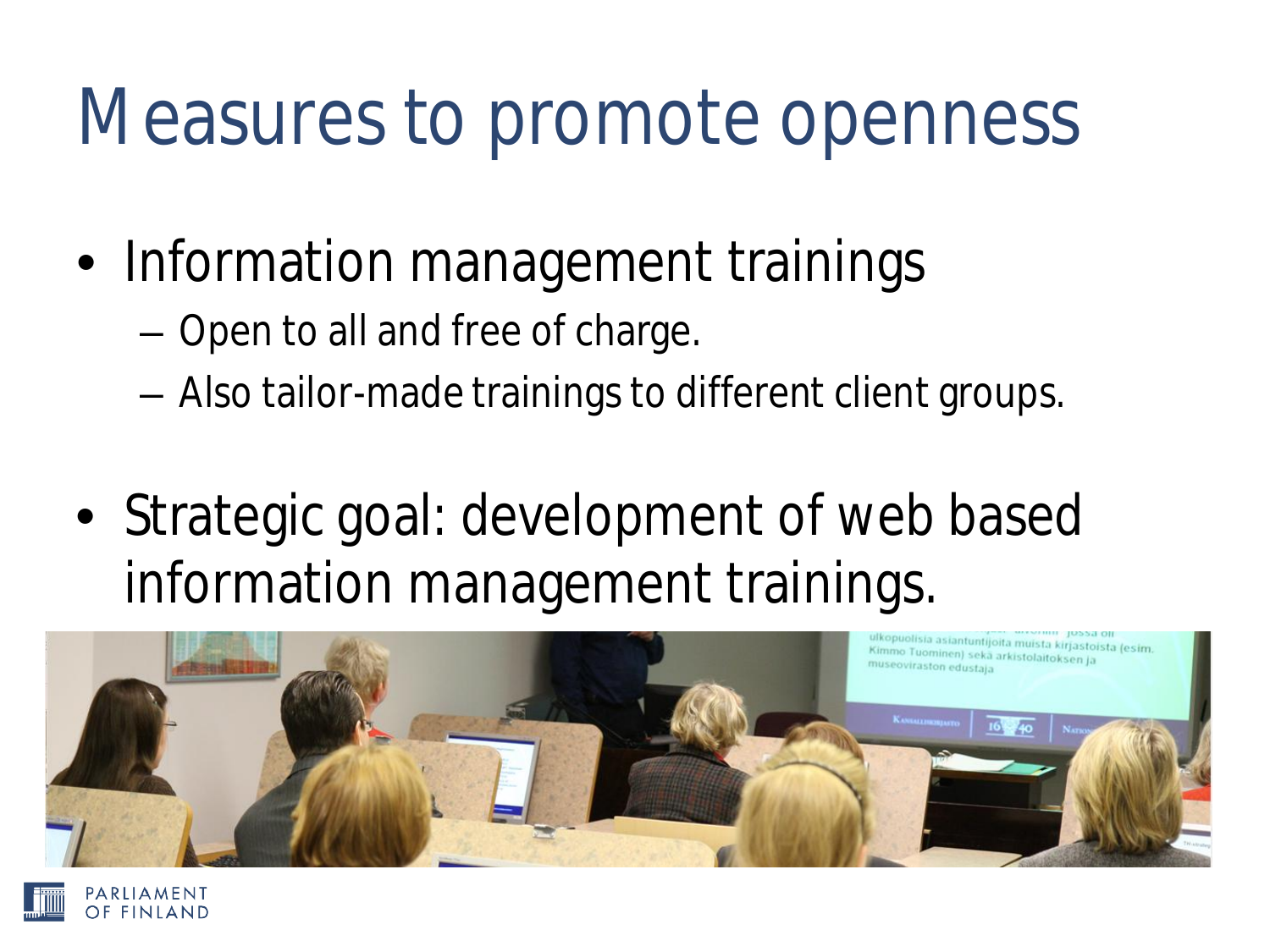#### Measures to promote openness

- Information packages on legislative projects
	- New web based service was launched in November 2011.
	- Legislative projects of particular interest.
	- Packages include preparatory work, parliament documents, news, literature etc.

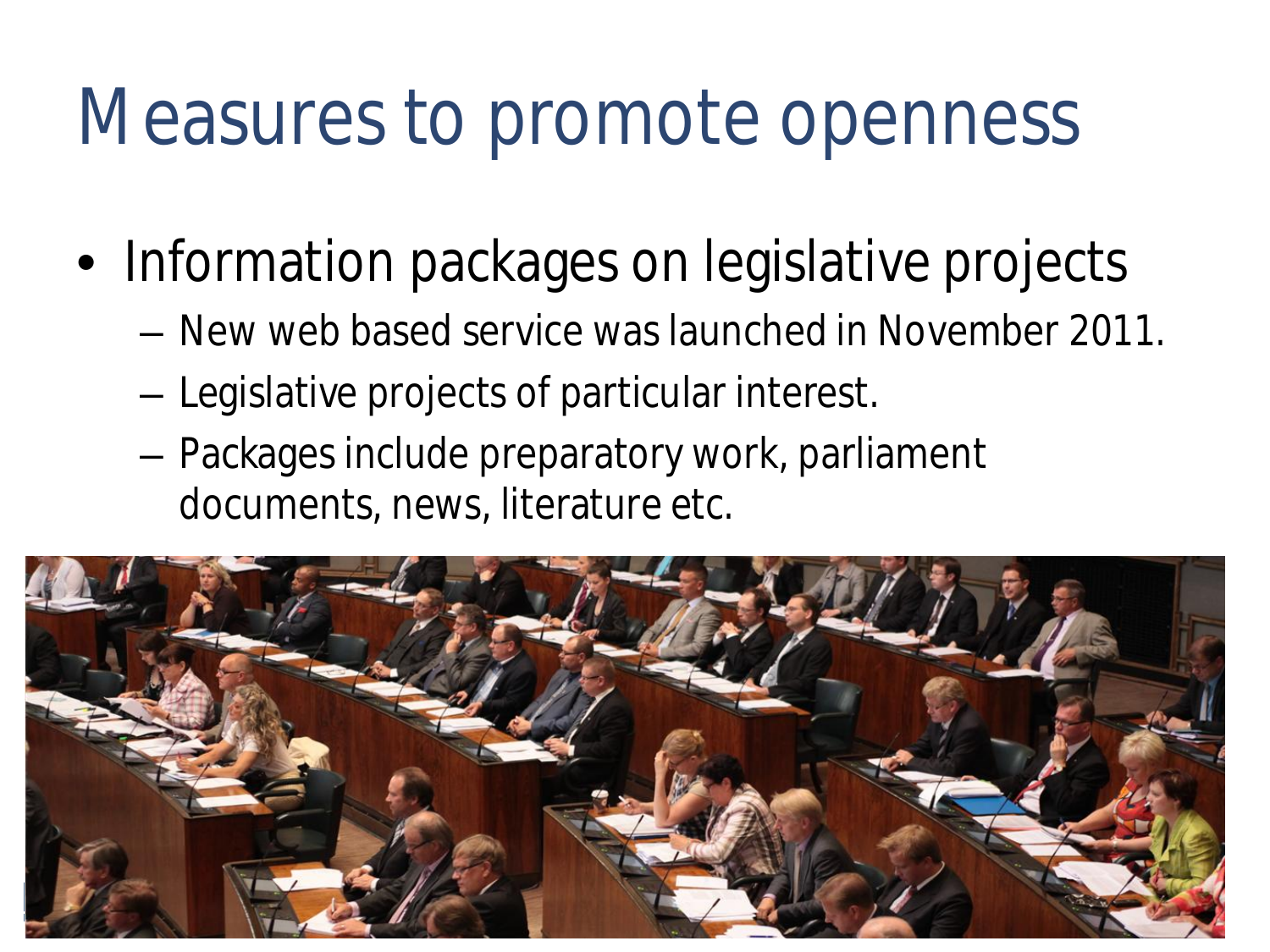## Challenges for the future

- 100 years openness anniversary in 2013!
- Access to information and knowledge can always be improved.
- Honor of the heritage and innovative thinking.

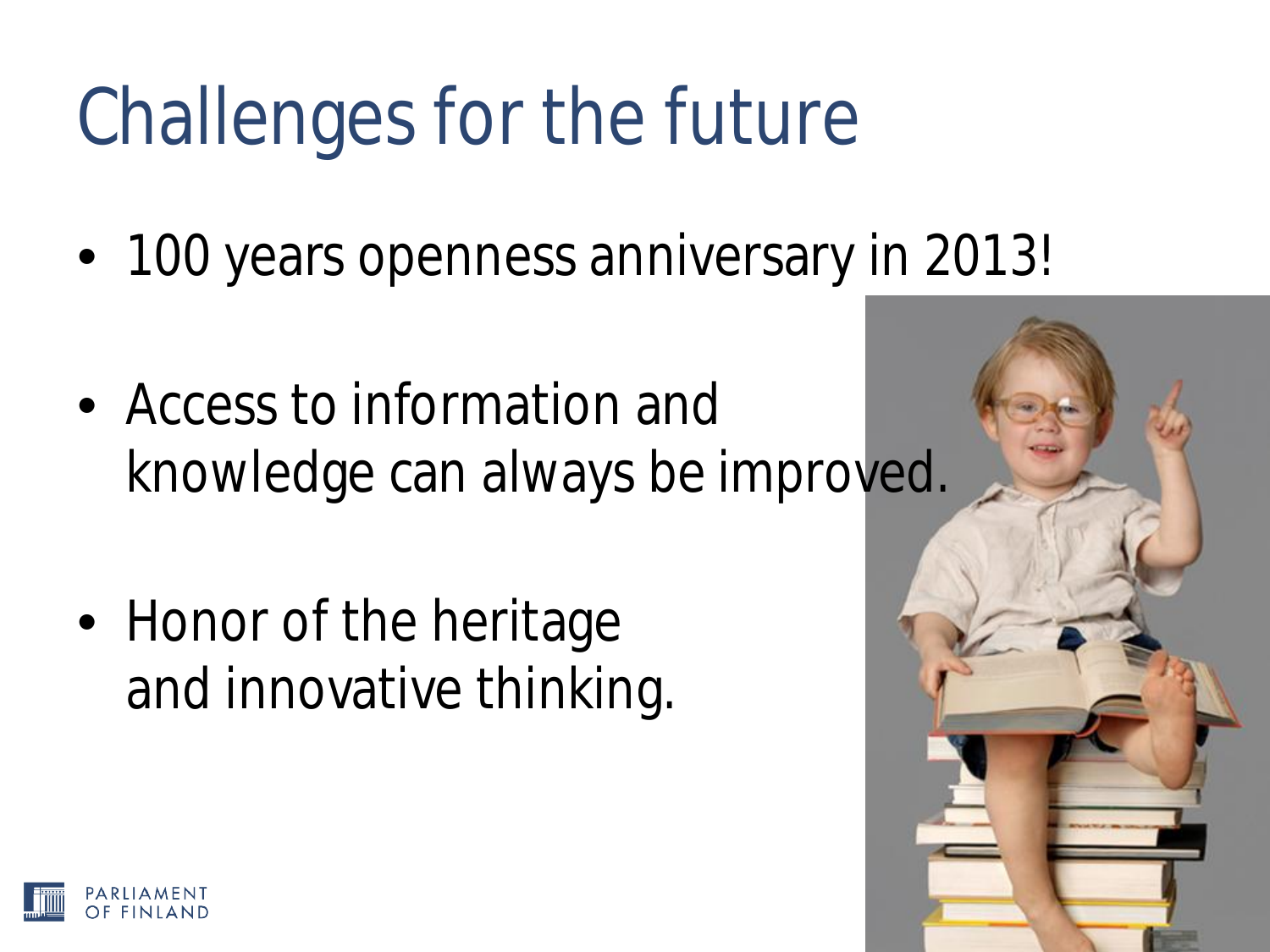#### Challenges for the future